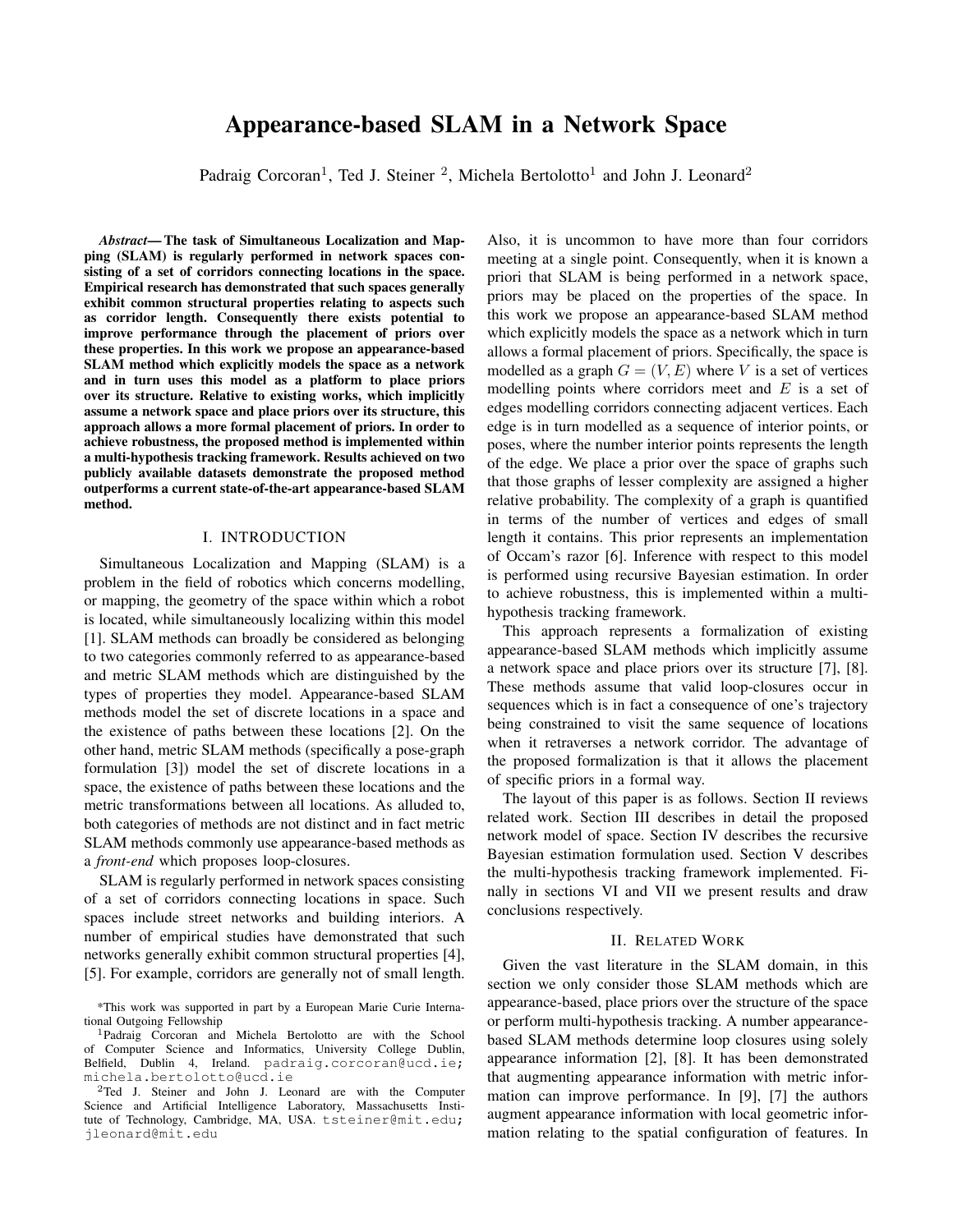[10], [11] the authors augment appearance information with metric robot pose information.

The placement of priors over the structure of a space when performing SLAM has recently been considered by a number of authors. Salas-Moreno et al. [12] proposed a method for performing SLAM in man-made spaces by placing a prior over the fact that such spaces contain many planes. In this work we propose a SLAM method for network spaces and place priors over the structure of this space. A number of existing SLAM methods implicitly assume a network space and place priors over its structure. These methods assume that valid loop-closures occur in sequences or groups which is in fact a consequence of one's trajectory being constrained to visit the same sequence of locations when it retraverses a network corridor. We now consider these works. Latif et al. [13] proposed a metric SLAM method called Realizing, Reversing, Recovering (RRR) where sequences of loopclosers are proposed and subsequently accepted or rejected depending on whether they are consistent or inconsistent with odometry measurements respectively. Galvez-Lopez and Tardos [7] proposed an appearance-based SLAM method which contains a verification step that rejects loop-closures if they do not occur in a sequence. Milford [8] proposed an appearance-based SLAM method which uses dynamic time warping to find sequences of loop closures. Finally it is worth noting that the appearance-based SLAM method of FabMap by Cummins and Newman [2] does explicitly assume that valid loop-closures occur in sequences. However it does incorporates a weak motion prior such that the likelihood of matching to adjacent locations is slightly higher. These methods are constrained by the fact that they do not allow the formal placement of specific priors.

Multi-hypothesis tracking has previously been used by SLAM methods in order to achieve robustness [14] [15]. However the authors believe it has yet to be considered in the context of appearance-based SLAM.

# III. NETWORK AND LOCATION MODELS

Existing appearance-based SLAM methods model the space as a graph where the set of vertices model points in space and the set of edges model the existence of paths between adjacent vertices. Within this model one's location is modeled as corresponding to an individual vertex. Toward illustrating this model, consider the environment represented in Figure 1(a) which contains an upper, a middle and a lower corridor where a and b indicate where the individual corridors meet. Now consider the case where one begins at a, traverses the middle path to  $b$ , then traverses the lower path to  $a$ , then traverses the middle path to  $b$  and finally traverses the upper path to  $a$ . If we assume the ability to detect the events of encountering previously visited and unvisited vertices, the estimated set of vertices and edges would correspond to that illustrated in Figure 1(b). Appearance information is stored for each vertex and this allows the events of encountering previously visited and unvisited vertices to be detected.

In this work we model the space as a graph  $G = (V, E)$ . The set of vertices  $V = \{v^1, \dots, v^n\}$  model the points



Fig. 1. An environment containing three corridors represented by lines is illustrated in (a). Corresponding traditional and proposed graph models of this environment are illustrated in (b) and (c) respectively where circles, lines and x's represent vertices, edges and edge interior points respectively.

where corridors meet. The set of edges  $E = \{e^1, \dots, e^m\}$ model corridors connecting adjacent vertices. Each  $e^i \in E$ is in turn modeled as a sequence of interior points  $e^{i}$  =  $\{e_1^i, \ldots, e_k^i\}$  where the order corresponds to that in which the points are encountered as one traverses the edge in a given direction. One's location  $L$  is modeled as corresponding to an individual edge interior point; that is  $L = e_j^i$  for some i and  $j$ . Toward illustrating this model consider again the space represented in Figure 1(a) and the same trajectory through this space described above. If we assume the ability to robustly detect the events of encountering previously visited and unvisited edge interior points, the estimated graph would correspond to that illustrated in Figure 1(c). For each point  $e_j^i$  appearance information is stored and denoted  $A(e_j^i)$ ; see section IV-C for specific details regarding how appearance is modelled. We do not perform inference with respect to the connectivity between individual corridors; upon exiting any corridor the probability of entering all corridors is equal. Consequently, we do not explicitly model this connectivity and instead model the graph as a set of edges.

Consider a hypothesis at time  $t - 1$  and corresponding hypothesis extension at time t denoted  $(G_{t-1}, L_{t-1})$  and  $(G_t, L_t)$  respectively. The location  $L_{t-1}$  in  $G_t$  is denoted  $T_{G_t}^{G_{t-1}}$  $G_t^{G_{t-1}}(L_{t-1})$ . To illustrate this term consider the sample hypothesis  $(G_{t-1}, L_{t-1})$  and corresponding extension  $(G_t, L_t)$ illustrated in Figure 2(a) and 2(b) respectively. The extension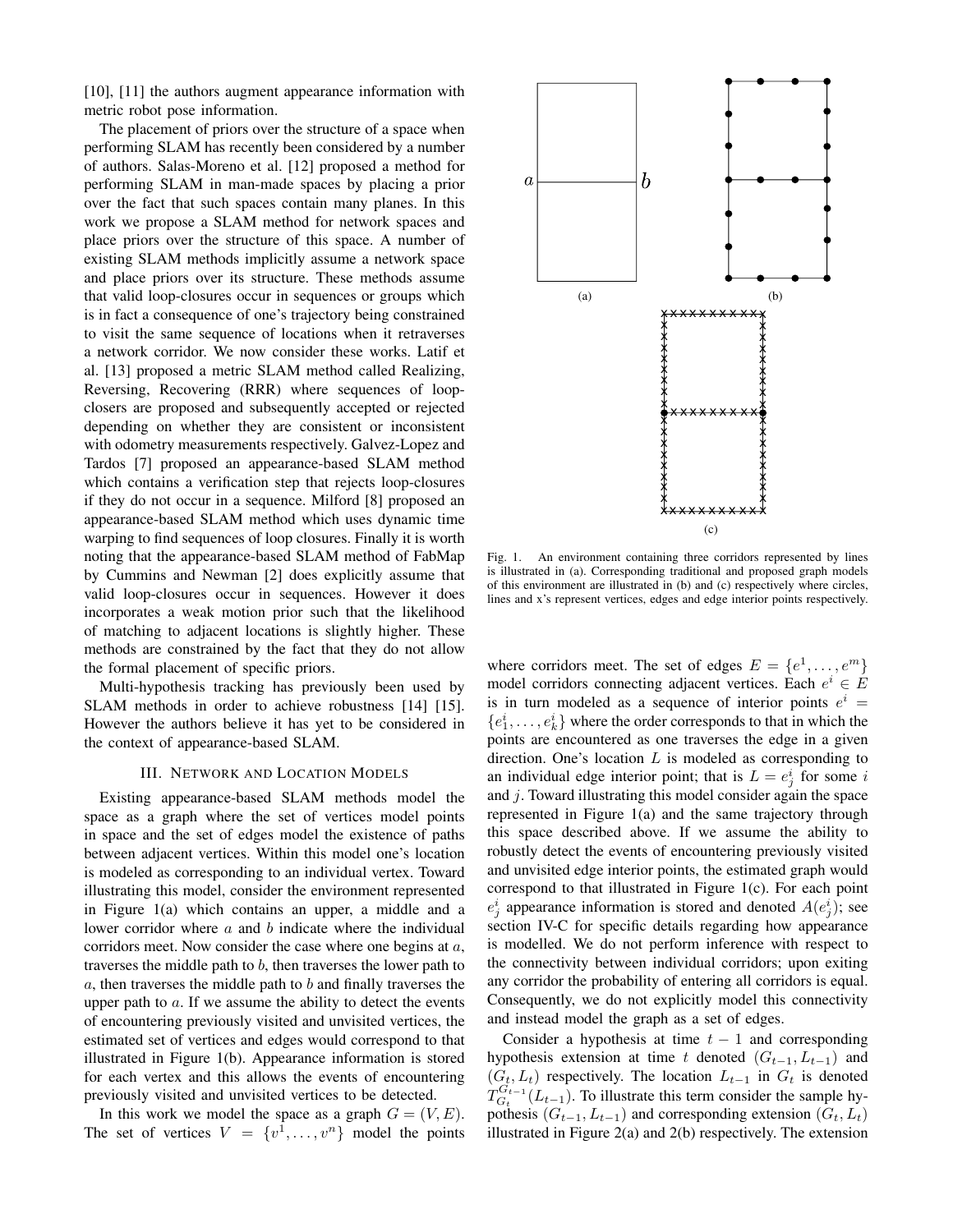

Fig. 2. A hypothesis  $(G_{t-1}, L_{t-1})$  and corresponding extension  $(G_t, L_t)$ are illustrated in (a) and (b) respectively.

in question corresponds to the splitting of the single edge in  $G_{t-1}$  into two edges, the addition of a new vertex to  $G_{t-1}$  and the assignment of  $L_t$ . In this case  $T_{G_t}^{G_{t-1}}$  $G_t^{\mathbf{G}_{t-1}}(L_{t-1})$ corresponds to that location illustrated in Figure  $\dot{2}$ (b).

# IV. RECURSIVE BAYESIAN ESTIMATION

Let  $(G_{i-1}, L_{i-1})$  and  $(G_i, L_i)$  denote a hypothesis at time  $i - 1$  and a corresponding extension of this hypothesis at time *i* respectively. We make the Markov assumption that the probability of  $(G_i, L_i)$  given  $(G_{i-1}, L_{i-1})$  is conditionally independent of  $(G_{i-j}, L_{i-j})$  for  $j > 1$ . Let  $Z_i$  be a sensor appearance measurement at time  $i$  which will be described in section IV-C. We assume that  $Z_i$  is dependent only upon  $(G_i, L_i)$ . Based on these assumptions the joint distribution over  $(G_i, L_i)$  given  $Z_i$  for i from time 0 to the current time  $t$  can be factored as Equation 1. In this work we are interested in estimating only  $(G_i, L_i)$ . We therefore factor Equation 1 as the recursive estimation of the joint distribution over  $G_t$  and  $L_t$  of Equation 2. This factorization contains the following four terms: a data term  $P(Z_t|G_t, L_t, G_{t-1}, L_{t-1})$ , a graph term  $P(G_t|G_{t-1}, L_{t-1})$ , a location term  $P(L_t|G_t, G_{t-1}, L_{t-1})$  and a prior term  $P(G_{t-1}, L_{t-1})$ . For a given hypothesis H, the product of the corresponding graph, location and data terms equals the hypothesis likelihood and is denoted  $\mathcal{L}(H)$ . The following three subsections describe the estimation of each of these terms.

$$
P(G_0, L_0, \dots, G_t, L_t | Z_0, \dots, Z_t) =
$$
  
\n
$$
P(G_0, L_0) \prod_{i=1}^t P(Z_i | G_i, L_i) P(G_i, L_i | G_{i-1}, L_{i-1}) =
$$
  
\n
$$
P(G_0, L_0) \prod_{i=1}^t P(Z_i | G_i, L_i) P(L_i | G_i, G_{i-1}, L_{i-1})
$$
  
\n
$$
P(G_i | G_{i-1}, L_{i-1}) \quad (1)
$$

$$
P(G_t, L_t | Z_t, G_{t-1}, L_{t-1}) = P(Z_t | G_t, L_t)
$$
  
\n
$$
P(L_t | G_t, G_{t-1}, L_{t-1}) P(G_t | G_{t-1}, L_{t-1}) P(G_{t-1}, L_{t-1})
$$
\n(2)

# *A. Graph Term*

In this section we describe how the graph term  $P(G_t|G_{t-1}, L_{t-1})$  is evaluated. This term models the probability that the graph  $G_{t-1}$  was transformed into  $G_t$ . It is designed such that a greater relative probability is assigned to those graphs  $G_t$  which represent a lesser increase in complexity relative to  $G_{t-1}$ . This represents an implementation of Occam's razor. The graph term is defined in Equation 3 to be the probability of the graph  $G_t = (V_t, E_t)$  which is in turn factored to be a product of the probability of  $V_t$  and  $E_t$ which we now describe.

$$
P(G_t|G_{t-1}, L_{t-1}) = P(G_t) = P(V_t)P(E_t)
$$
 (3)

The probability distribution  $P(V_t)$  is defined in Equation 4 where  $p_v$  is a specified model parameter in the range  $[0, 1)$  and  $\alpha$  is a normalization constant corresponding to an infinite geometric series that may be computed easily [16]. This distribution assigns a higher relative probability to those graphs G with fewer vertices. Choosing a specific  $p<sub>v</sub>$  value has the effect of placing a specific prior over the degree to which the number of vertices measures the complexity of the graph in question.

$$
P(V_t) = \alpha p_v^{|V_t|} \sim p_v^{|V_t|}
$$
 (4)

The probability distribution  $P(E_t)$  is defined in Equation 5 where  $p_e$  is a specified model parameter in the range  $[0, 1)$ and  $\beta$  is a normalization constant. Computing the normalization constant in this case is intractable. For a given edge e the value  $1-p_l^{|e|}$  $\left| \begin{array}{c} e \\ i \end{array} \right|$  approaches  $\infty$  where the rate of convergence is a function of  $p_e$ . This distribution assigns a higher relative probability to those graphs G with fewer edges containing a small number of points and in turn corresponds to a model of lesser complexity. Choosing a specific  $p_e$  value has the effect of placing a specific prior over the degree to which the number of edges of small length measures the complexity of the graph in question.

$$
P(E_t) = \beta \prod_{e \in E_t} 1 - p_e^{|e|} \sim \prod_{e \in E_t} 1 - p_e^{|e|}
$$
 (5)

In this work our goal is to compute the most probable graph  $G_t$  and not its actually probability. Therefore it is only necessary to specify the probability distribution  $P(G_t)$  up to a constant term. This is achieved in Equation 6 by combining Equations 3, 4 and 5.

$$
P(G_t) \sim \left(p_v^{|V_t|}\right) \left(\prod_{e \in E_t} 1 - p_e^{|e|}\right) \tag{6}
$$

Evaluating the graph term  $P(G_t|G_{t-1}, L_{t-1})$  up to a constant using Equation 6 has two potential issues. Firstly, as a consequence of the fact that it is an unnormalized probability value, the evaluation of Equation 6 will approach zero as the number of graph vertices or edges approaches infinity. This will in turn result in arithmetic underflow. Secondly, since the set of vertices and edges within a graph will not change significantly from one time step to the next, the evaluation of Equation 6 will result in repeated computation.

In order to overcome these issues the following solution is implemented. Firstly, at each time  $t$  we normalize the set of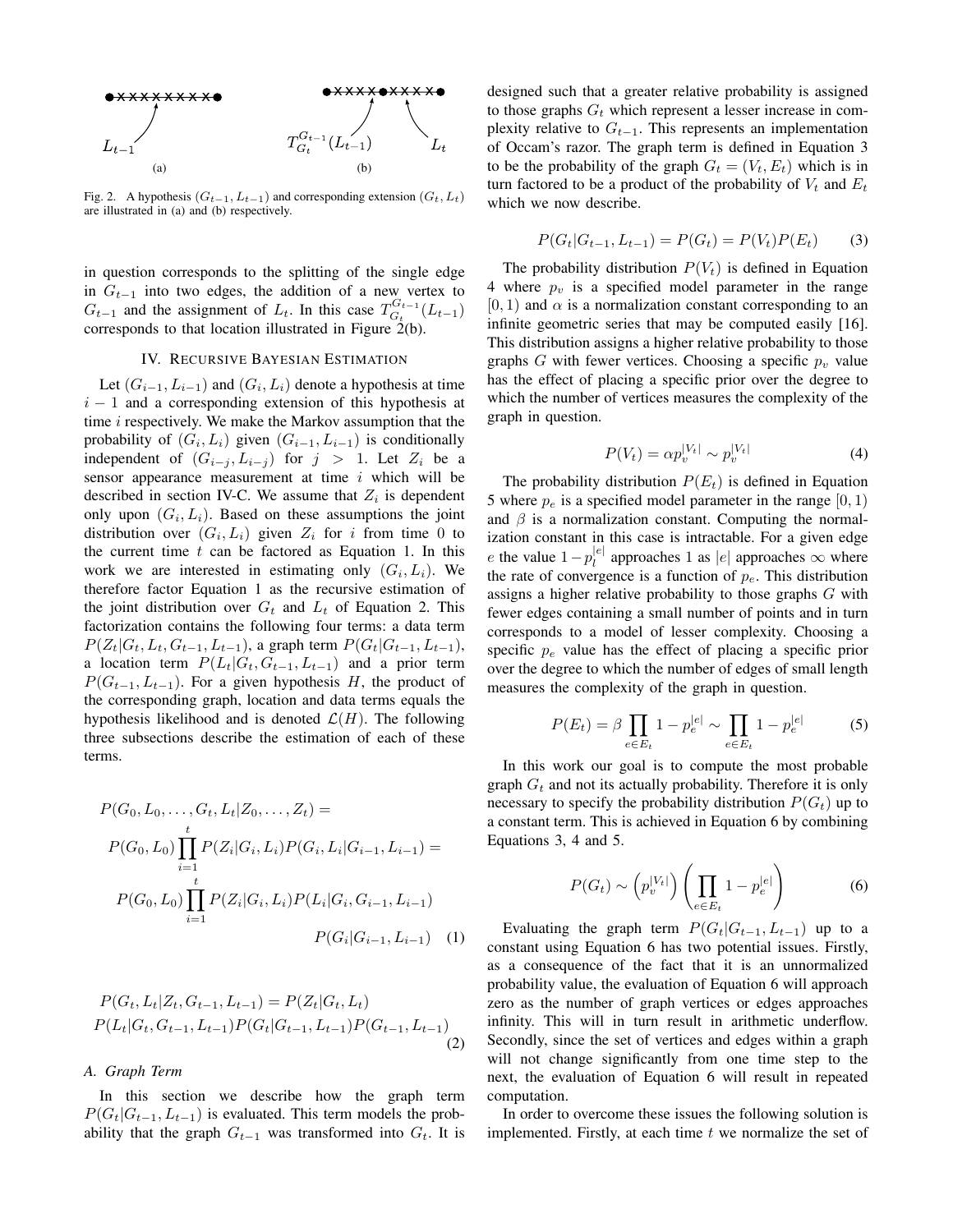hypotheses being tracked such that the sum of their posterior probabilities,  $P(G_t, L_t | Z_t, G_{t-1}, L_{t-1})$ , is 1. Secondly, we evaluate the graph term  $P(G_t|G_{t-1}, L_{t-1})$  up to a constant using Equation 7 where  $\Delta V$  and  $\Delta E$  are the set of vertices and edges respectively added to  $G_{t-1}$  to obtain  $G_t$ . We now describe how the terms  $P(\Delta V_t)$  and  $P(\Delta E_t)$ , which we refer to as the *delta vertex* and *delta edge* terms respectively, are evaluated.

$$
P(G_t|G_{t-1}, L_{t-1}) \sim P(\Delta V_t)P(\Delta E_t)P(G_{t-1}) \quad (7)
$$

# *1) Delta Vertex:*

The term  $P(\Delta V_t)$  is computed using Equation 8 where  $p_v$  is the parameter specified in section IV-A. The form of this equation is a consequence of the fact that within our environment model vertices may only be added but not removed at each time step.

$$
P(\Delta V_t) = p_v^{|\Delta V_t|} \tag{8}
$$

*2) Delta Edge:*

The term  $P(\Delta E_t)$  is computed using Equation 9 where the term  $P(e)$  specifies the probability that the edge e was added. If e is an entirely new edge then  $P(e)$  is evaluated using Equation 10. If  $e$  is a new edge resulting from an existing edge being split into two distinct edges then  $P(e)$ is computed using Equation 11 where s corresponds to the edge being split. The factor of 2 in the denominator is a consequence of the fact that we can make the assumption that within a given time step a single edge will only ever be split into two distinct edges.

$$
P(\Delta E_t) = \prod_{e \in \Delta E_t} P(e) \tag{9}
$$

$$
P(e) = 1 - p_e^{|e|}
$$
 (10)

$$
P(e) = \frac{1 - p_e^{|e|}}{(1 - p_e^{|s|})/2} \tag{11}
$$

To illustrate the Delta Edge term consider Figure 2(a) which displays a graph containing a single edge which we entitle  $e_1$ . Now consider the situation where  $e_1$  is split into two edges as displayed in Figure 2(b) which we entitle  $e_2$ and  $e_3$ . In this case  $\Delta E_t = \{e_2, e_3\}$  and  $s = e_1$ .

# *B. Location Term*

In this section we describe how the location term  $P(L_t|G_t, G_{t-1}, L_{t-1})$  is evaluated. This term models the probability that one traversed a path from  $T_{G_t}^{G_{t-1}}$  $C_{G_t}^{G_t-1}(L_{t-1})$  to  $L_t$ in  $G_t$ . There are an infinite number of possible paths between these locations each having a different probability. In order to avoid the problem of attempting to evaluate the probability of all such paths, we use a simple proposal distribution which proposes the single path satisfying the following three assumptions. Firstly we assume that each edge in  $G_t$  is always traversed in the same direction. This assumption



Fig. 3. The direction corresponding to each edge is represented by a dashed arrow. A path from  $T_{G_t}^{G_{t-1}}(L_{t-1})$  to  $L_t$  is returned by the proposal distribution.

is justified by the fact that a monocular camera sensor is assumed and therefore a corridor traversed in opposite directions will appear visually distinct. In turn each traversal direction will be represented by a distinct edge in  $G_t$  which is always traversed in the same direction. Consequently each edge can be considered to have a head and tail. Secondly, we assume that when traversing from  $T_{G_t}^{G_{t-1}}$  $G_t^{G_{t-1}}(L_{t-1})$  to  $L_t$  one always takes the shortest path where the length of a path is defined below. Finally we assume that when exiting one edge there is no restriction regarding which edges may be subsequently entered. To illustrate this proposal distribution consider the hypothesis  $(G_t, L_t)$ , where the direction that each edge may be traversed is indicated by a dashed arrow, and the location  $T_{G_t}^{G_{t-1}}$  $G_t^{G_{t-1}}(L_{t-1})$  of Figure 3. The graph  $G_t$ contains an upper, a middle and a lower edge. The proposed path corresponds to traversing the end of the upper edge followed by traversing the start of the middle edge.

Given the proposed path from  $T_{G_t}^{G_{t-1}}$  $G_t^{G_{t-1}}(L_{t-1})$  to  $L_t$  in  $G_t$ , we next compute the probability of this path. Toward this goal, we define a step as moving from one point in a graph  $G$ to a neighboring point, and the length of a path as the number of steps it contains. Let  $T_{G_t}^{G_{t-1}}$  $e_{G_t}^{G_{t-1}}(L_{t-1}) = e_b^a$  and  $L_t = e_d^c$ ; see section III for definitions of these terms. The length of the proposed path from  $T_{G_1}^{G_{t-1}}$  $G_t^{G_{t-1}}(L_{t-1})$  to  $L_t$  in  $G_t$ , denoted  $l\left(T_G^{G_{t-1}}\right)$  $G_{t-1}(L_{t-1}), L_t$ , is evaluated using Equation 12. For example the length of the proposed path corresponding to Figure 3 is 3.

$$
l\left(T_{G_t}^{G_{t-1}}(L_{t-1}), L_t\right) = |e^a| + d \tag{12}
$$

The probability distribution  $P(L_t|G_t, G_{t-1}, L_{t-1})$  is defined in Equation 13 where  $p_l$  is a specified model parameter and  $\delta$  is a normalization constant corresponding to an infinite geometric series that may be computed easily. In this work our goal is to compute the most probable location  $L_t$  and not its actual probability. Therefore we only evaluate the probability distribution up to a constant term. The form of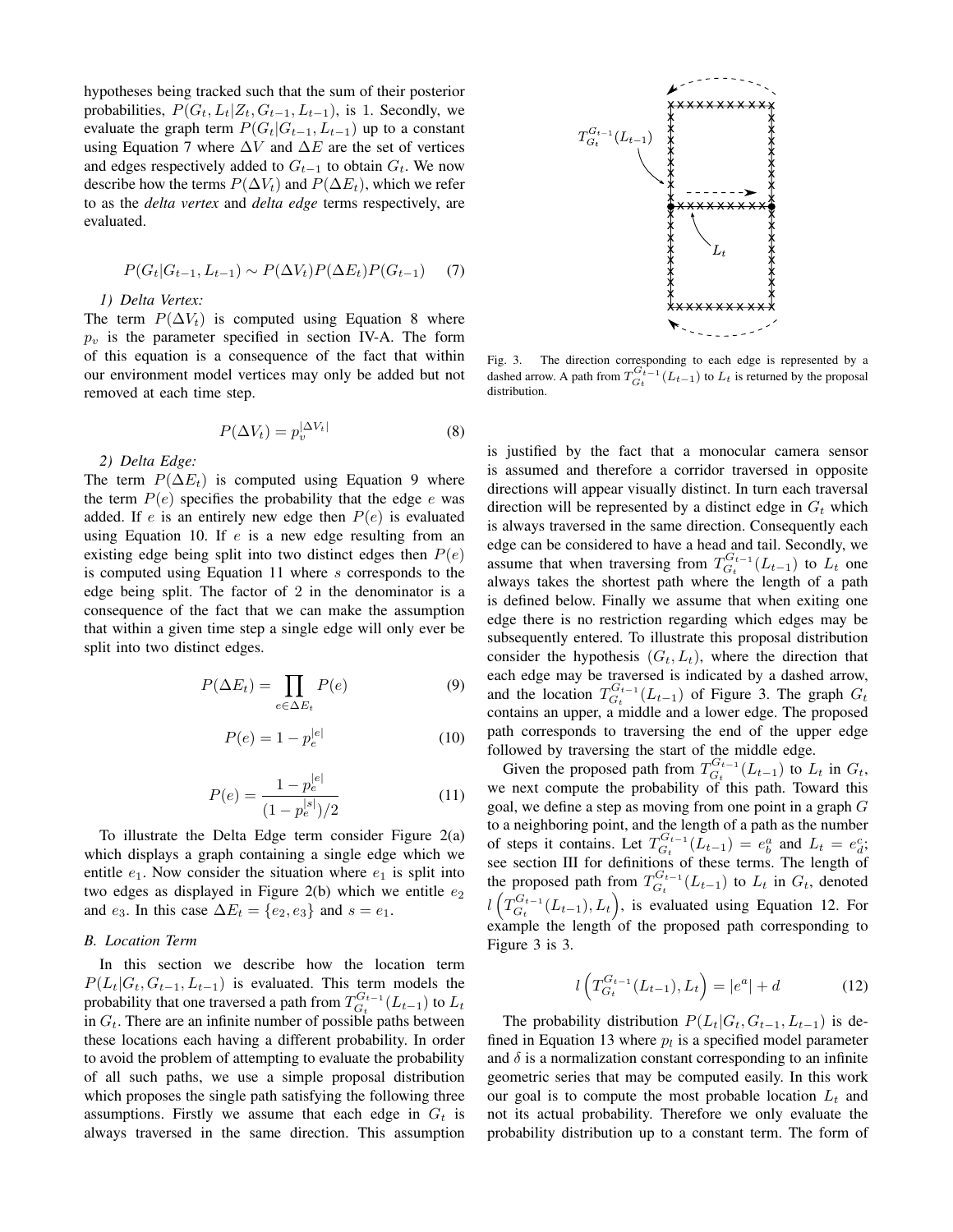this distribution is motivated by the fact that we assume the camera sensor is moving at close to uniform velocity and therefore the closer the length of a path is to 1 the higher the relative probability it will be assigned.

$$
P(L_t|G_t, G_{t-1}, L_{t-1}) = \delta p_l^{l} \binom{T_{G_t}^{G_{t-1}}(L_{t-1}), L_t - 1}{\sim p_l^{l} \binom{T_{G_t}^{G_{t-1}}(L_{t-1}), L_t - 1}{l} \tag{13}
$$

## *C. Data Term*

In this section we describe the evaluation of the data term  $P(Z_t|G_t, L_t)$  where  $Z_t$  is the appearance at time t. Let  $e_j^i$ be the value of  $L_t$  and  $A(e_j^i)$  the corresponding appearance. This term models the probability that  $Z_t$  is similar to  $A(e_j^i)$ . It is evaluated using two distinct approaches depending on whether  $L_t$  is a previously visited or unvisited location. We now describe how each of these cases is evaluated.

# *1) Previously visited location:*

We quantify  $Z_t$  and  $A(e_j^i)$  using a 64-dimensional SURF feature based Bag-of-words representation [7]. We weigh words using *tf-idf* and measure the similarity between two bag of words using the  $L_1$ -score. Let s be the  $L_1$ -score between  $Z_t$  and  $A(e_j^i)$ . The data term is evaluated using Equation 14 which maps the score to a probability using a sigmoid function. The variables  $\alpha$  and  $\beta$  are both parameters. This sigmoid function is commonly used by the machine learning community to map scores to probabilities [17].

$$
P(Z_t|G_t, L_t) = \frac{1}{1 + \exp(\alpha s + \beta)}\tag{14}
$$

# *2) Previously unvisited location:*

Let  $H_t$  be the set of hypotheses at t as described in section III. This set can be partitioned into two sets  $H_t^v$  and  $H_t^u$  where the corresponding  $L_t$  is a previously visited or unvisited location respectively. We evaluate the data term for a previously unvisited location using Equation 15. The motivation for this expression is the fact that in the case of a previously unvisited location the corresponding set of hypotheses in  $H_t^v$  will have a low likelihood.

$$
P(Z_t|G_t, L_t) = \max_{H \in H_t^v} (1 - \mathcal{L}(H))
$$
 (15)

#### V. MULTI-HYPOTHESIS TRACKING

In order to achieve robustness to noise a multi-hypothesis tracking framework was implemented. Toward illustrating how robustness is achieved consider again the environment in Figure 1(a) and the case where one begins at  $a$ , traverses the middle path to  $b$ , then traverses the lower path to  $a$  followed by the middle path to b. Assuming correct inference, the hypothesis with largest posterior probability at this time will correspond to that hypothesis illustrated in Figure 4(a). Now consider the case where one begins to traverse the upper path to  $a$  in Figure 1(a). The correct hypothesis in this case corresponds to that illustrated in Figure 4(b). However due to the fact that this hypothesis contains an additional vertex and a short edge relative to the hypothesis of Figure



Fig. 4. The hypothesis in (a) is extended in (b) and subsequently extended further in (c).

4(a) it will have a corresponding low likelihood and in turn low posterior probability. Only when the corridor in question has been traversed further will an extension of this hypothesis, such as that illustrated in Figure 4(c), have a high corresponding posterior probability. This has the effect of achieving robust inference because the posterior probability of particular hypothesis will not become large unless it is supported by multiple observations. At each time step the set of hypotheses being tracked is pruned keeping only those w hypotheses with the greatest posterior probability. The  $i$ th hypothesis at time t is denoted  $(G_t^i, L_t^i)$ .

Consider a hypothesis  $(G_{t-1}^i, L_{t-1}^i)$  and a sensor appearance measurement  $Z_t$ . Determining the hypothesis  $(G_t^j, L_t^j)$ given  $(G_{t-1}^i, L_{t-1}^i)$  and  $Z_t$  with greatest posterior probability, as defined by Equation 2, represents a difficult combinatorial optimization problem; the search space is that of all possible graphs and locations within these graphs. In order to overcome this challenge a proposal distribution is used which, using simple heuristics, proposes a small subset of all potential hypothesis. Although there is no guarantee that this set contains a hypothesis with maximum or close to maximum posterior probability, empirical results suggest that it generally does. The proposal distribution contains two steps which we describe in the following subsections.

#### *A. Location Proposal*

First a set of locations, denoted  $P_L = \{L_t^0, \dots L_t^m\}$ , is proposed which correspond to the most probable locations in  $G_{t-1}^i$  at time t given  $(G_{t-1}^i, L_{t-1}^i)$  and  $Z_t$ . This set contains those locations in  $G_{t-1}^i$  where the corresponding appearance information  $A(.)$ , as described in section III, is most similar to  $Z_t$ . To allow fast querying an inverse index is used [7]. The set  $P_L$  also contains those locations adjacent to  $L_{t-1}^i$  and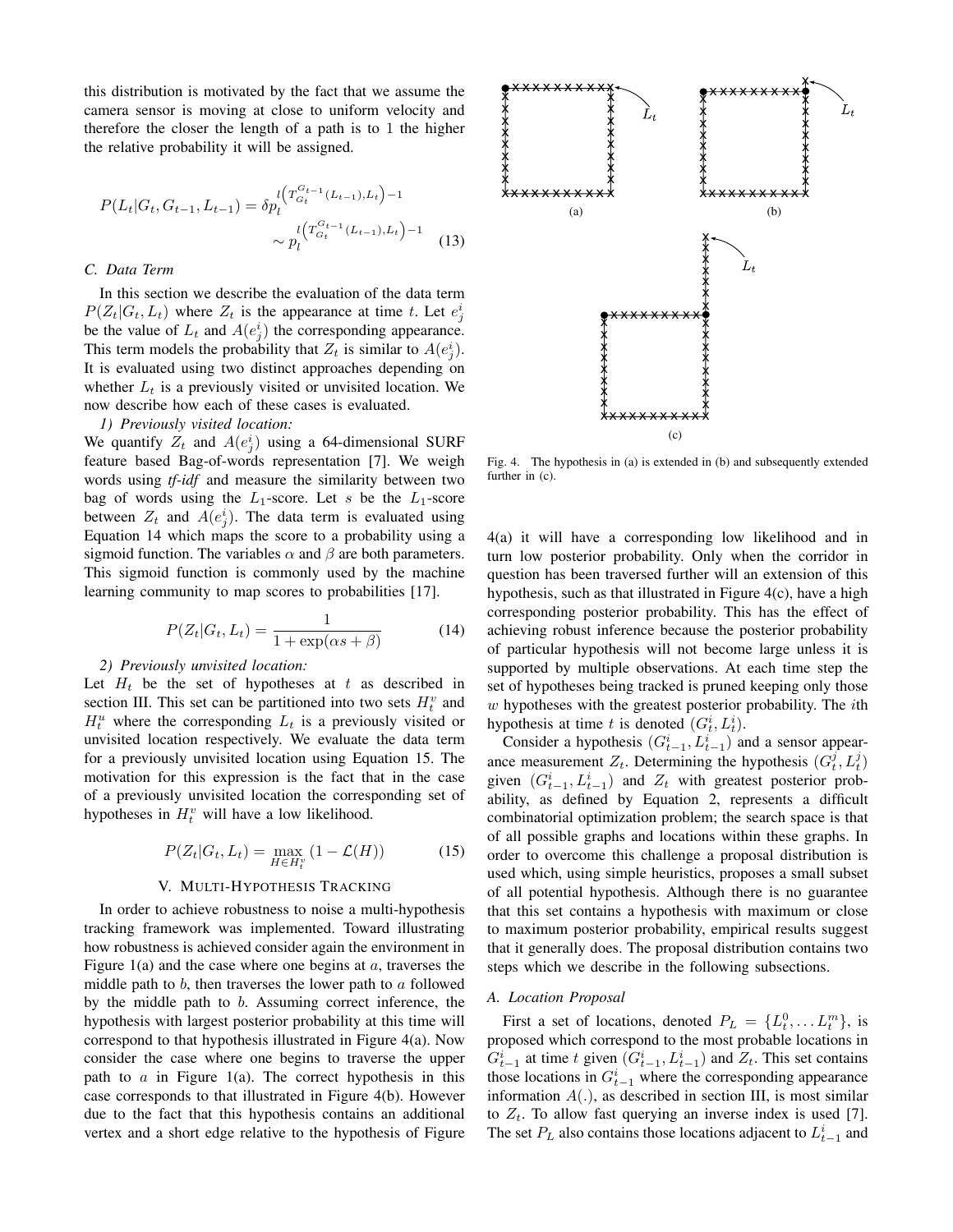a location corresponding to a previously unvisited location.

#### *B. Graph Proposal*

Next for each element  $L_t^j$  in  $P_L$  a corresponding set of graphs, denoted  $P_G = \{G_t^0, \dots G_t^r\}$ , is proposed. This set will contain the following four subsets if the graphs in question can be realized. We refer to  $L_{t-1}^i$  and  $L_t^j$ as previously unvisited locations if they were previously unvisited locations at times  $t - 1$  and t respectively.

1) If  $L_{t-1}^i$  and  $L_t^j$  are both previously visited locations:

- The graph  $G_{t-1}^i$ .

 $-G_{t-1}^i$  following the introduction of a single new vertex immediately after  $L_{t-1}^i$ . This has the effect of adding a new vertex and replacing an existing edge with two shorter edges. This case is illustrated in Figure 5.

 $-G_{t-1}^i$  following the introduction of a vertex immediately before  $L_t^j$ . This has the effect of adding a new vertex and replacing an existing edge with two shorter ones.

 $- G_{t-1}^i$  following the introduction of a vertex immediately after  $L_{t-1}^i$  and a vertex immediately before  $L_t^j$ . This has the effect of adding two new vertices and replacing each of the edges in question with two shorter ones.

2) If  $L_{t-1}^i$  and  $\overline{L}_t^j$  are previously visited and unvisited locations respectively:

 $-G_{t-1}^i$  following the introduction of a new vertex immediately after  $L_{t-1}^i$  where this vertex is at the tail of new edge containing  $L_t^j$ . This has the effect of adding a new vertex, replacing an existing edge with two shorter ones and adding a new edge of length one. This case is illustrated in Figure 6.

 $-G_{t-1}^i$  following the introduction of new edge containing  $L_t^j$ . This has the effect of adding a new edge of length one.

3) If  $L_{t-1}^i$  and  $L_t^j$  are previously unvisited and visited locations respectively:

 $-G_{t-1}^i$  following the introduction of a new vertex immediately before  $L_t^j$ . This has the effect of adding an additional vertex to the graph and replacing an existing edge with two shorter ones.

 $-G_{t-1}^i$  following the introduction of a new vertex immediately after  $L_{t-1}^i$ . This has the effect of adding an additional vertex to the graph.

4) If  $L_{t-1}^i$  and  $\bar{L}_t^j$  are both previously unvisited locations: -  $G_{t-1}^i$  following the insertion of  $L_t^j$  immediately after  $L_{t-1}^i$ . This has the effect of replacing an existing edge with a longer one.

After completion of the above location and graph proposal steps the set of proposed hypotheses is created by pairing each element  $G_t^l$  in each of the sets  $P_G$  with  $T_{G_t^l}^{G_{t-1}^i}(L_t^j)$ . t

# VI. EVALUATION

In this section we present an evaluation of the proposed appearance-based SLAM method. This evaluation is performed with respect to the following dimensions. Section VI-A describes the datasets used within the evaluation. Section VI-B presents a quantitative performance evaluation



Fig. 5. The graph in (a) contains two edges and four vertices which are labelled  $a, b, c$  and  $d$ . In (b) the vertex  $e$  has been added immediately after  $L_{t-1}^i$  and splits the edge  $(a, b)$  into two shorter edges.



Fig. 6. The graph in (a) contains one edge and two vertices which are labelled a and b. In (b) the vertex c has been added immediately after  $L_{t-1}^i$ ; this vertex is also at the tail of new edge containing  $L_t^j$ .

of the proposed method relative to an existing state-of-theart method. Finally, section VI-C presents an analysis of the proposed method in terms of execution time and number of hypothesis simultaneously tracked.

# *A. Datasets*

In order to perform an evaluation of the proposed appearance-based SLAM method the New College dataset [18] and City Centre Dataset [2] were used. Each of these datasets was captured in a network space and therefore fulfils the assumption of such a space made by the proposed method. We now describe each of these datasets in turn.

The New College dataset contains a sequence of stereo images sampled at 20 Hz while the robot in question traverses a path of 2.2km. In this work we only consider the right stereo images following their conversion to greyscale. This sequence was down-sampled by keeping only every 20th image to give an effective sampling rate of 1 Hz. A subset of this sequence of images, necessary for construction of a dictionary for use in a visual bag-of-words representation, was selected as follows. We down-sampled the original sequence keeping every 20th image using an offset of 10 frames relative to the down-sampling described above. Finally, we selected 25% of these images at random.

The City Centre dataset contains a sequence of images captured using a camera mounted on a pan-tilt which collects images to the left and right of the robot. An image is captured every 1.5m travelled, which is determined using odometry, for a distance of 2.0km. In this work we only consider the left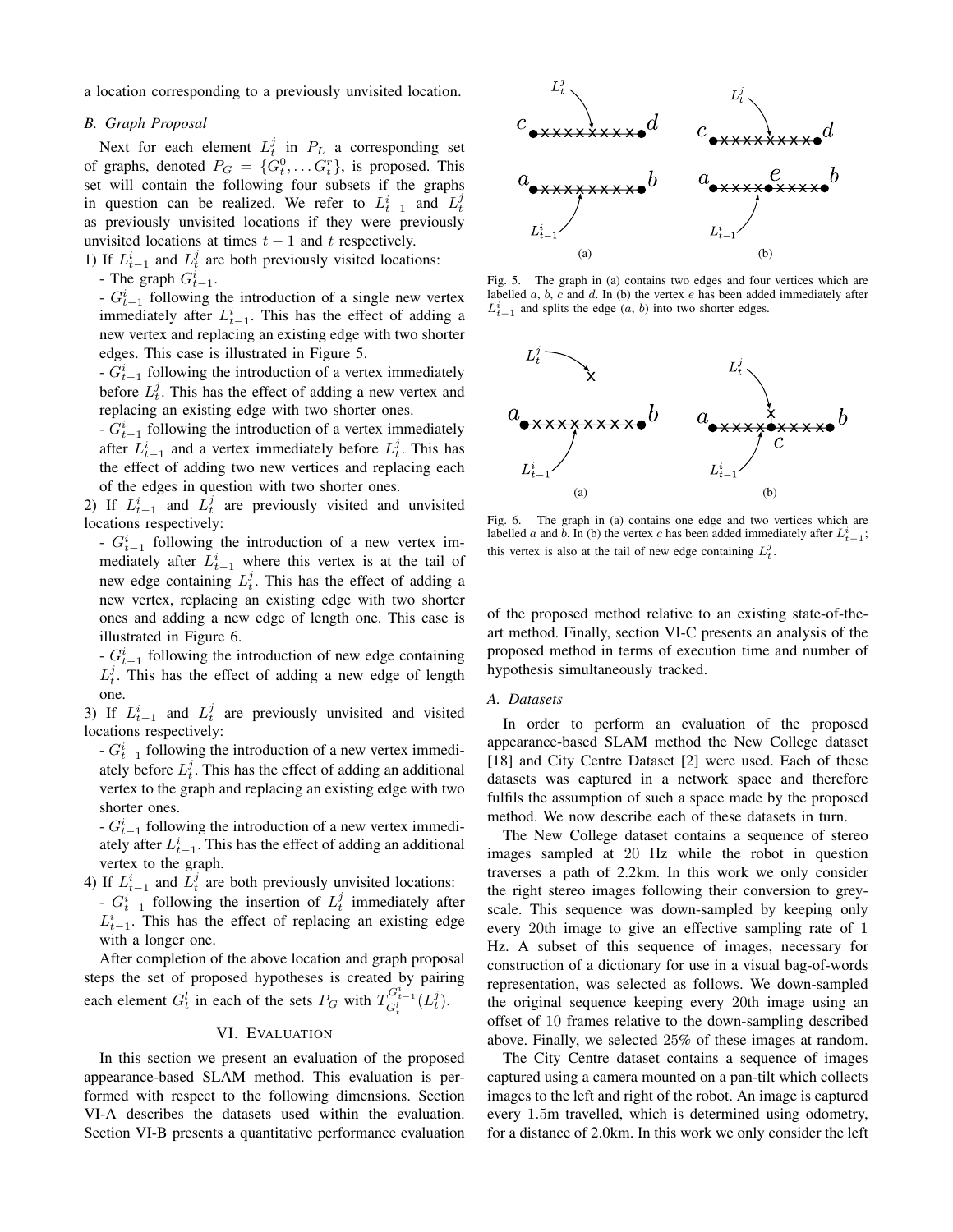images following their conversion to a grey-scale. A subset of this sequence of images, necessary for construction of a dictionary, was selected by choosing one third of the images at random.

The performance of an appearance-based SLAM method is generally quantified in terms of precision and recall with respect to loop-closure detection. In order to compute these metrics a corresponding ground truth dataset was constructed for each dataset as follows. For a given sequence of images, for every fifth image in that sequence we determined a set containing all intervals in the sequence which corresponded to valid loop-closures.

#### *B. Comparison to DBoW*

In this section we present an evaluation of the proposed appearance-based SLAM method relative to the state-of-theart method of DBoW [7]. Within this method individual loop closures are detected using a visual bag-of-word followed by a geometric verification. As discussed in section II, this method implicitly assumes a network space by rejecting loop-closures if they do not occur in a sequence.

DBoW has the following parameters:  $\alpha$  which is a threshold on visual similarly used to determine whether or not a loop closure has occurred and  $k$  which represents the length of a sequence of loop closures which must occur in order for the final loop closure in the sequence to be considered valid. In our evaluation we assigned  $k$  a value 3 as recommended by the original authors. The parameter  $\alpha$  was varied in order to generate precision-recall curves.

The proposed appearance-based SLAM method has the following parameters:  $p_v$  (defined in Equation 4),  $p_e$  (defined in Equation 5),  $p_l$  (defined in Equation 13),  $\alpha$  and  $\beta$  (defined in Equation 14) and  $w$  (the number of hypothesis tracked as defined in section V). These parameters were optimized using cross validation and the parameter  $\beta$  was subsequently varied in order to generate precision-recall curves.

Both the proposed appearance-based SLAM method and DBoW require the provision of a dictionary for use in a visual bag-of-words representation. For each dataset a corresponding dictionary containing 100, 000 words was constructed using the corresponding sets of images described in section VI-A. The same dictionary was used for both the proposed method and DBoW. This represents an important point because, as a consequence, relative performance is a function of solely the inference methods in question.

Figures 7 and 8 display the precision-recall curves for the New College and City Centre datasets respectively. The maximum recall with 100% precision achieved by the proposed method and DBoW on the New College dataset was 86% and 67% respectively. Toward illustrating this high recall achieved by the proposed method, consider Figures  $9(a)$ and 9(b) which display the corresponding visual odometry and visual odometry overlaid with detected loop closures respectively. It is evident from these figures that the proposed method detected loops closure with high recall. The maximum recall with 100% precision achieved by the proposed method and DBoW on the City Centre dataset was 93%



Fig. 7. Precision/Recall curves for the New College dataset.



Fig. 8. Precision/Recall curves for the City Centre dataset.

and 56% respectively. In summary, the proposed appearancebased SLAM method significantly outperforms the method of DBoW on both datasets considered.

## *C. Execution Time and Number of Hypothesis*

In this section we examine the relationship existing between w (the number of hypothesis tracked), the performance in terms of precision and recall, and execution time. The proposed method was implemented in C++ and runs on a single CPU core. All experiments were performed using a laptop containing an Intel Core i7 2.70GHz processor. For different values of  $w$ , Table I displays the corresponding execution time and maximum recall achieved for 100% precision on the New College dataset. A maximum recall is achieved when  $w$  is assigned a value of 20; no increase in recall is achieved through the assignment of a larger value. A significantly lower recall is achieved when  $w$  is assigned a value of 1; this result justifies the use of a multi-hypothesis tracking framework. In Table I execution time in expressed in terms of mean frequency per second, or Hz, over the entire dataset. It is evident that  $w$  and Hz are inversely related.

TABLE I NUMBER OF HYP. w VS. MAX RECALL FOR 100 % PRECISION AND HZ.

| w      |      | ÷    |      |      |      | ے۔   |
|--------|------|------|------|------|------|------|
| Recall | 0.24 | 0.43 | 0.54 |      | 0.86 | 0.86 |
| Hz     | 8.0  |      | ر. 1 | V. 1 | 0.4  | 0.3  |